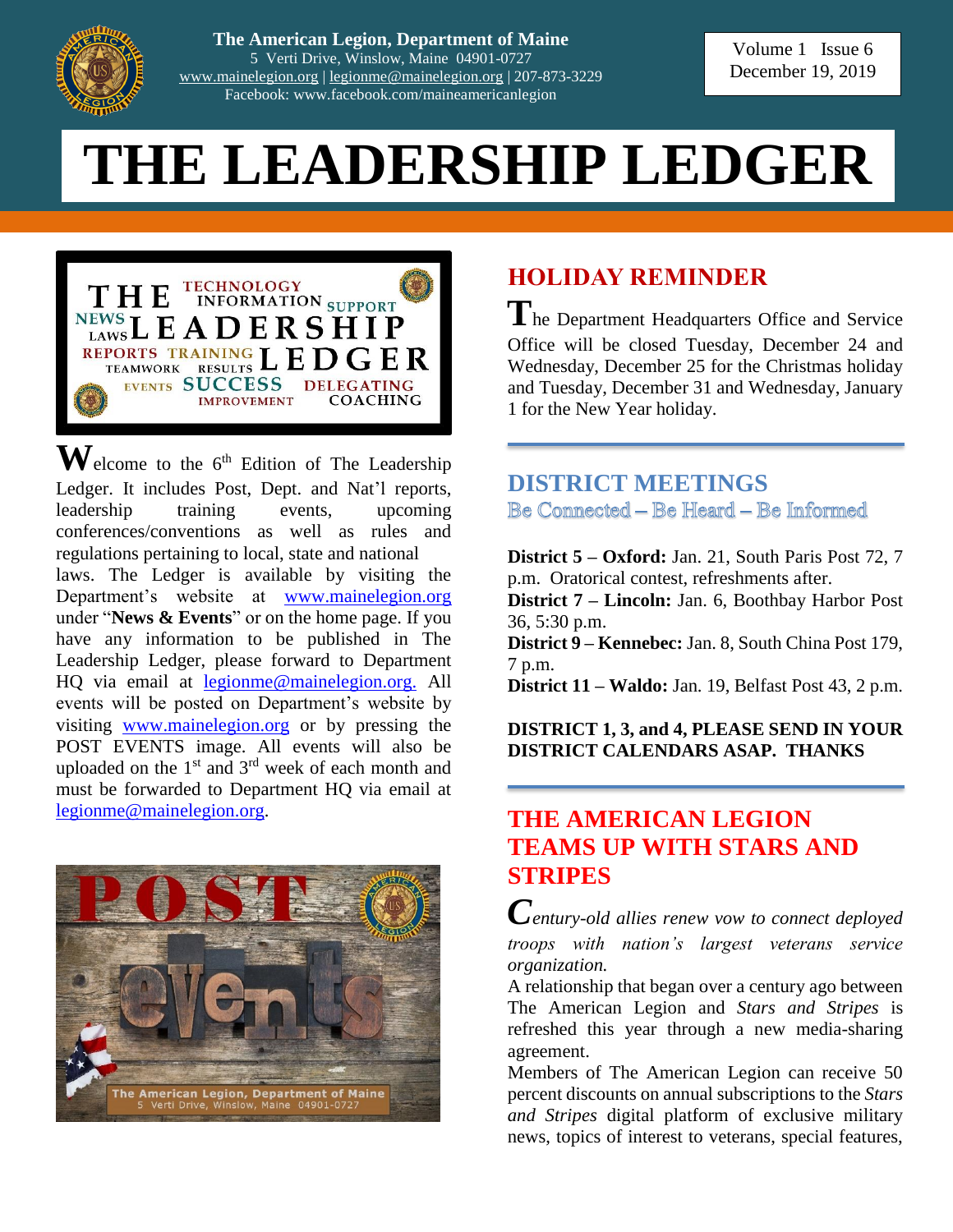photos and other content, including the daily enewspaper, job listings and history. American Legion members can subscribe for \$19.99 a year by visiting legion.stripes.com and using the coupon code LEGIONSTRONG when filling out the online form.

The American Legion, in return, will be able to publish stories, social media messages and provide information about programs and services in *Stars and Stripes* throughout the next year in editorial, social media and advertising spaces. *Stars and Stripes* has a daily audience of over of 1 million worldwide.

On March 7, 1919, *Stars and Stripes* announced in its Europe editions plans for a "Liberty League" meeting in Paris among veterans of the American Expeditionary Forces still stationed there after World War I. The meeting, March 15-17 that year, would become known as the Paris Caucus, which created The American Legion. Assigned to cover the gathering for *Stars and Stripes* was Pvt. Harold W. Ross, who would find himself serving on the Legion's original Committee on Constitution. Ross later worked as an editor for *The American Legion Magazine* before co-founding *The New Yorker* magazine in 1925, where he was editor-in-chief for the rest of his life.

"The American Legion has had a long and historic relationship with *Stars and Stripes* over the years," American Legion Media & Communications Commission Chairman Walter Ivie said. "This renewed relationship represents a confluence of longtrusted brands that offer much for each other's media audiences. We look forward to sharing our stories of service with foreign-deployed troops. We also certainly look forward to having the kind of topquality journalism *Stars and Stripes* has been producing since the Civil War in our digital and social media platforms. *Stars and Stripes* is, and always has been, the gold standard of fair and accurate military coverage."

*Submitted by Nat'l Headquarters Media Relations Deputy Director John Raughter*

# **2020 MID WINTER CONFERENCE**

**T**he annual Mid-Winter Conference will be held Jan. 18-19, 2020 at Jeff's Catering & Event Center, 15 Littlefield Way, Brewer, ME 04412.

The conference will be hosted by Commander Matthew Jabaut and 2nd Vice Commander Kirk Thurston.

Hotel Reservations can be made at the following: Holiday Inn: 404 Odlin Rd. Bangor, Maine 04401. Phone: 207-947-0101 Website: www.holidayinn.com, Room Rate: \$93.00 (includes breakfast). Quality Inn: 250 Odlin Rd., Bangor, Maine 04401. Phone: 207-942-8272, Room Rate: \$89.00. Fairfield Inn: 300 Odlin Rd. Bangor, Maine 04401. Phone: 207-990-0001, Room Rate: \$89.00. Please state "Legion" when calling for reservations. Please see attached agenda, banquet reservations form and hotel information.

#### **DISTRICT ORATORICAL WINNERS FOR THE 2020 DEPARTMENT OF MAINE ORATORICAL CONTEST**

## **Attention District Commanders!**

**All District winners for the Department of Maine Oratorical Contest are due at Department Headquarters by January 31, 2020.** 

**T**he American Legion, Department of Maine High School Oratorical Scholarship Contest will be held at Thomas College in Waterville on Feb. 8, 2020 at 9 a.m. Snow Date: Feb. 10, 2020 at 9 a.m.

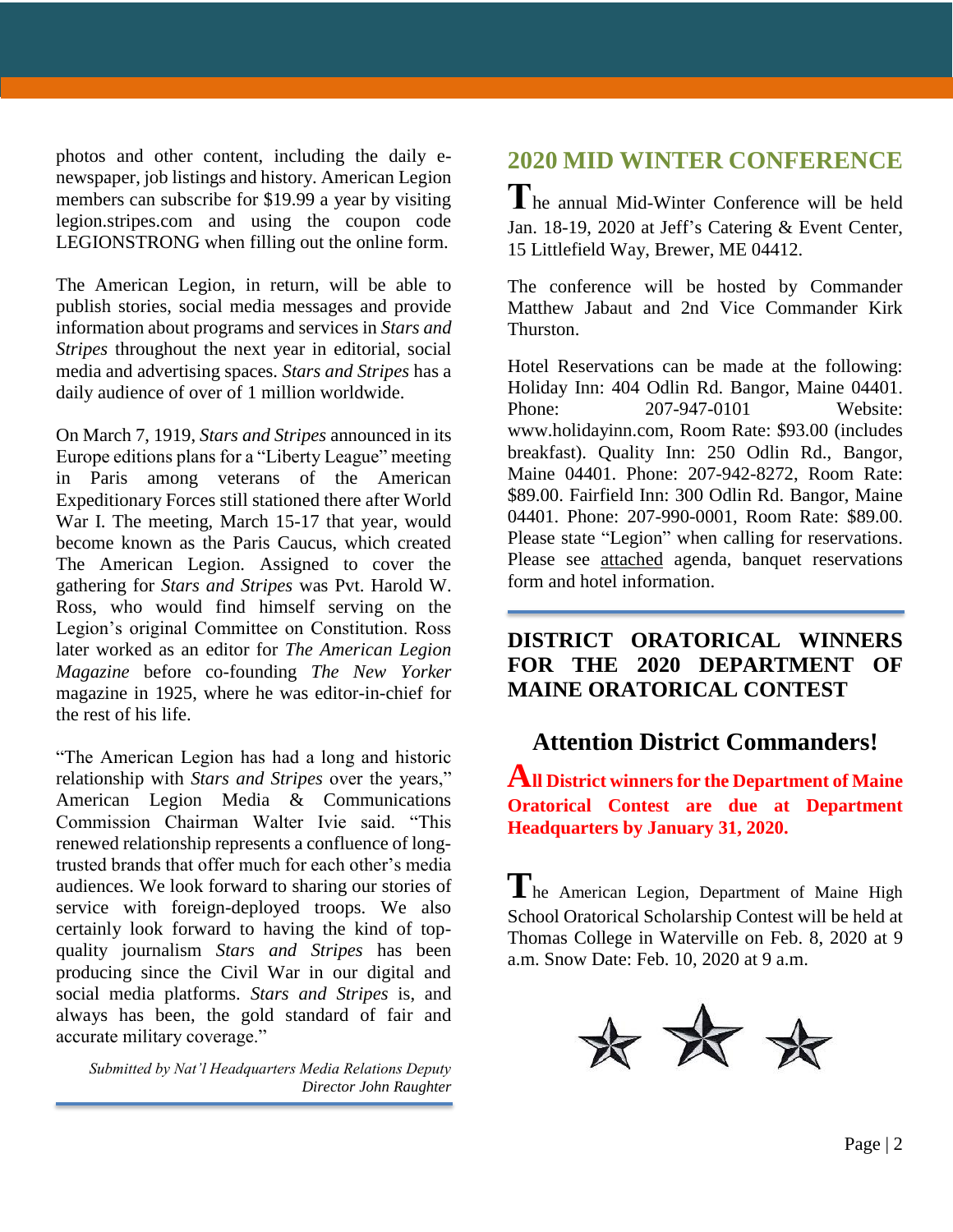# **MILITARY TRIVIA:**

**W**hat branch of the U.S. military was officially created Nov. 19, 1775, but was disbanded in 1783 (only to be recreated a few years later)?

*Submitted by Dwayne Hatfield, Mars Hill Post 118*

# **MYLEGION.ORG TOOLS**

# **A**ll Hands,

If you are on myLegion and using the site to track your membership, GREAT! If you have checked in and not returned, please consider coming back to the myLegion and use the great tools open to your Post.

Why use myLegion? I don't have the time to discuss all the possibilities at this moment but will provide some info at the 2nd District meeting.

1. myLegion provides an up to date list of your Post membership as well as a list of current paid, deceased, expired membership etc., easy to access and read. You see what National and Department sees.

2. myLegion provides weekly updates on online paid memberships so you can send them a current membership card and track them.

3. myLegion provides an address tool to make mailing stickers

4. myLegion has a tool to list of lapsed and prospective membership in your area for recruiting purposes.

It also has a member finder ability as well as the opportunity for the Post to set up a message and newsletter board.

I check mylegion daily (or more as Post Adjutant, I'm working on membership). You will see over 1800 checks so far for Post 148. That may be excessive. Each Post Adjutant should be checking at least once or twice a week to see changes in online membership. There are tools available for you to download a listing of your membership that will make it easier for you to check off membership as it comes in either by "stubby pencil" or on your computer. You do have to register with National to get online. After that, it is a GREAT tool. Please consider checking it out. It will make your workload easier.

*Submitted by District 2 Adjutant David Tanguay*

#### **AMERICAN LEGION UNIFORM CAP ORDERS**

### **EFFECTIVE IMMEDIATELY!**

**T**he Department of Maine will no longer be placing orders for American Legion District caps and above. To place an order for a uniform cap, please visit [www.emblem.legion.org,](http://www.emblem.legion.org/) choose American Legion, and Caps (Uniform) located under Apparel and follow the steps 1-7. If you have any questions about ordering your uniform cap, please call (888) 453- 4466 before you place your order and an Emblem Department Representative will be happy to assist you. Additional help is also available by choosing the link "Help ordering uniform caps"

# *FLAGWARDS*

# **Tips & Suggestions-**Last Call!

**D**ecember is your last month to earn Flag Rewards to spend in 2020. Whether for a Christmas gift or a new flag for the New Year, a flag purchased in December will get your Post quick credit to spend in 2020. **Success Stories**

Congratulations! The following Posts have earned big credit in 2019 to spend at Emblem Sales in 2020: **Over \$300 earned:** Fayette, ME Post 10 **Over \$150 earned:** Madawaska, ME Post 147

Remember: Your Post earns 10¢ for each \$1 spent on American flags by your Post or sponsors!



American Legion Flag & Emblem 5745 Lee Rd. Indianapolis, IN 46216 (888) 453-4466 Questions or comments? [emblem@legion.org](mailto:emblem@legion.org)